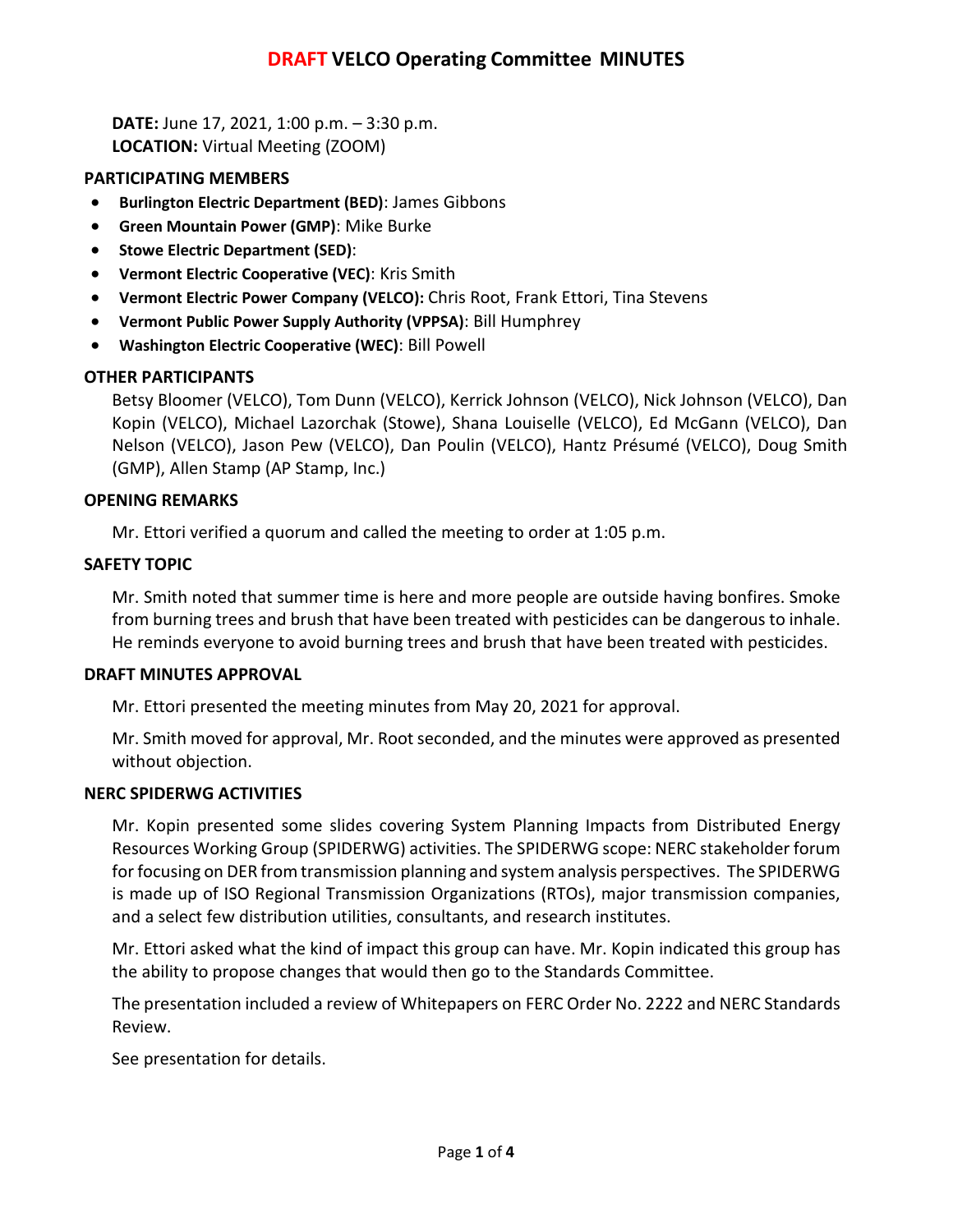## **TELECOM WORKING GROUP**

Mr. Stamp indicated the group is meeting roughly twice a month. The next meeting is scheduled for next week. The group is looking at differences between the old way of deploying and administering the fiber vs the nuances of deploying on distribution. The first shipment of the 144 count fiber has been delivered. Will be doing a walk down with WEC, and then expect to expand to other territories in July. They will also be deciding on the Engineer to help with the project.

## **ISO BEHIND THE METER UPDATE**

Mr. Ettori indicated the proposal has gone through all of the technical committees and received a favorable vote in all three committees. Legal is currently working on the FERC filing. They expect to file at FERC by end of this month, with an effective date of 9/1/21.

#### **NOMAD MOBILE STORAGE UPDATE**

Mr. McGann noted the OC sub-committee had last met on June  $1<sup>st</sup>$ . The group reviewed the VELCO ownership versus leasing financial model, also in comparison with the cost basis (kw-mo) for fixed battery pricing. The Vermont distribution utilities are currently receiving new estimates for their future fixed battery contracts which will be shared within the sub-committee and compared with the mobile battery pricing. The preliminary financial analysis indicates that the mobile battery is more costly than its fixed counterpart, in particular for peak shaving applications. The sub-committee will reconvene on July 16<sup>th</sup> to finalize the commercial evaluation and to conclude if there are mobile use cases to be further explored.

#### **EPRI PROJECTS UPDATE**

Mr. K. Johnson indicated VELCO had previously paid the entrance fee for any Vermont distribution utility to participate in EPRI's Incubatenergy Lab initiative. BED, GMP, VEC, VPPSA, and VELCO all participated. As a result of participating in this initiative, VEC is now pursuing a project with an Australia-based company Future Grid. EPRI is funding this endeavor. VEC is currently in the midst of finalizing the scope of work with Future Grid, FortisBC and EPRI. While not yet finalized, a role for VELCO is contemplated that could include data storage and/or sharing learnings, tool development, etc. with all Vermont distribution utilities.

#### **DAILY LOAD CYCLE DISCUSSION**

Mr. Ettori shared a slide on daily load trend, pointing out two exponential rises that occur just after the evening peak. The exponential rises appear to occur at 9:00, 9:30, and 10:30 p.m. daily. Mr. Ettori was noting this for awareness and consideration for potential impact on the evening peak. The utilities were asked to check with their companies as to any explanations for the periodic jumps.

#### **RENEWABLE CLUSTER STUDIES**

Mr. Presume presented some slides covering the need for Vermont to establish a cost-effective statewide policy on ISO-NE-driven renewable cluster studies. He noted that solar PV is expected to grow significantly and we are currently seeing the effects in Vermont and New England. The presentation included information on the top 10 reverse power transmission substations, with Vergennes being the highest for the spring day chosen. Mr. Presume noted there is the need to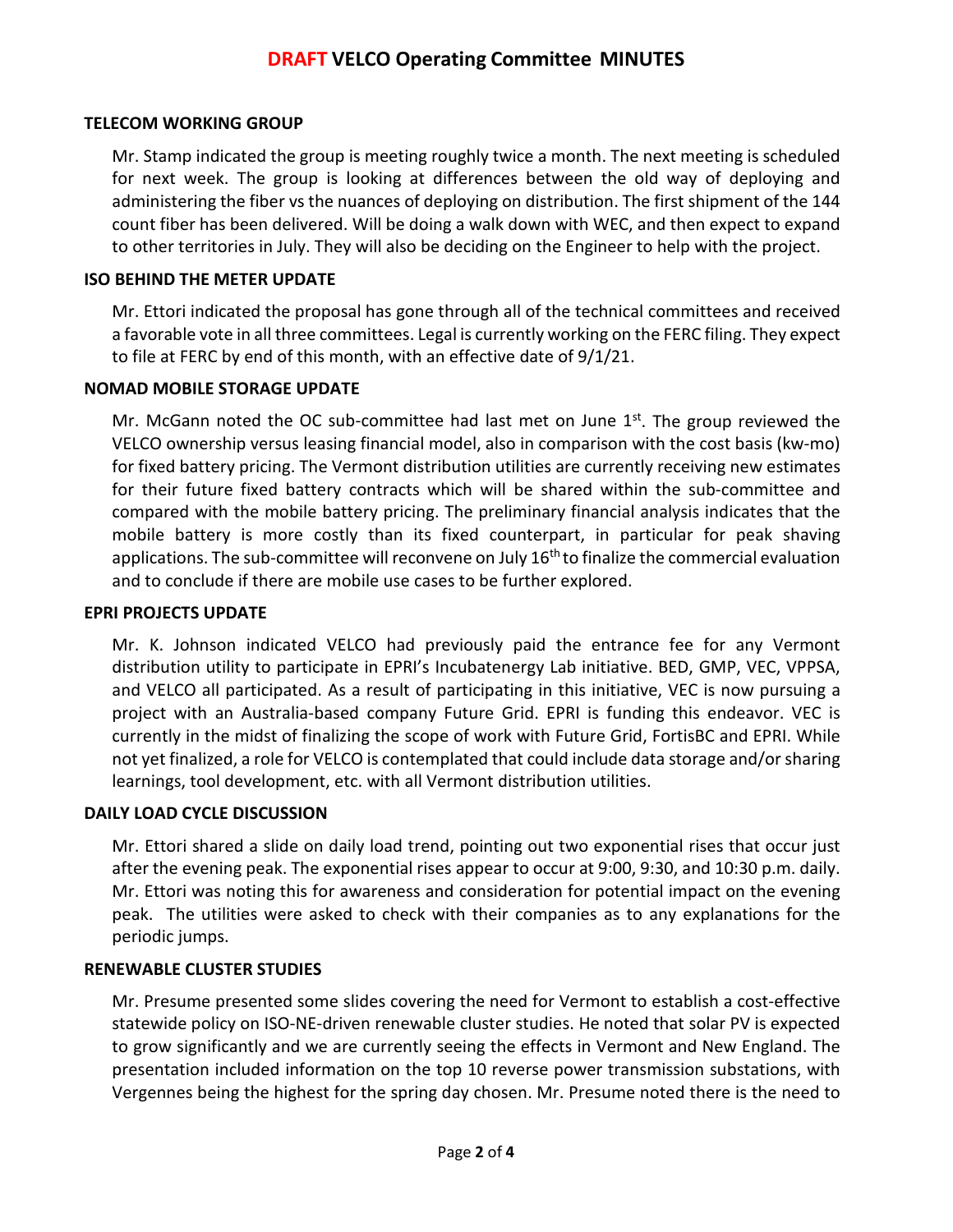do studies to ensure there is no negative impact and to understand the aggregate effect of this reverse power.

The presentation also included a slide covering ISO-NE's concerns about cumulative impacts, clarifications on ISO-NE's planning procedures, and a review of how ISO-NE manages projects. This is applicable to individual and cluster generators. Please see presentation for details.

Mr. Presume noted that a cluster study would be costly and it would be better if the study was done statewide in order to spread the costs and reduce the burden. The cost of a cluster study is approximately \$250,000.

Mr. Presume indicated this topic was brought here today in order to begin the process of developing a procedure to address cluster studies. Conversations surrounding who would like to be involved, how to get started, and how to approach the Department of Public Service are needed.

## **VELCO CAPITAL REQUEST DUE JULY 9TH**

Mr. Ettori noted if anyone has any capital upgrade requests, to get them to VELCO by July  $9<sup>th</sup>$ .

## **NORTH RUTLAND SCAP PROJECT**

Mr. N. Johnson presented an overview of the North Rutland Substation Condition Assessment Project. The overview included a review of the existing facility classification diagram, noting there are no exclusive assets. The overview also included a review of the project scope of work and temporary substation options that had been considered. The schedule presented indicated the start of construction to be in February 2022, with commissioning expected in November 2022. See presentation for details.

#### **BOARD OF DIRECTORS UPDATE**

Mr. Dunn noted the Board had met on June  $3<sup>rd</sup>$ . The meeting included a review of financials year to date, NPCC audit results, the 20/21 Denison survey results, a regional update from Mr. Ettori, and a review of the Long Range Plan from Mr. Presume. Mr. Dunn noted that the financials included one unexpected item which was the PST failure costs. These costs are substantial, approximately 1 million dollars.

#### **OTHER BUSINESS**

## **Open discussion**

• None

#### **Next meeting**

**Date:** July 15, 2021, 1:00 p.m. – 3:30 p.m. **Location:** Virtual Meeting (ZOOM)

#### **Possible topics for discussion**

- Telecom Working Group standing agenda item
- ISO behind-the-meter update
- Storage Update quarterly agenda item
- FERC 2222 order update in the fall